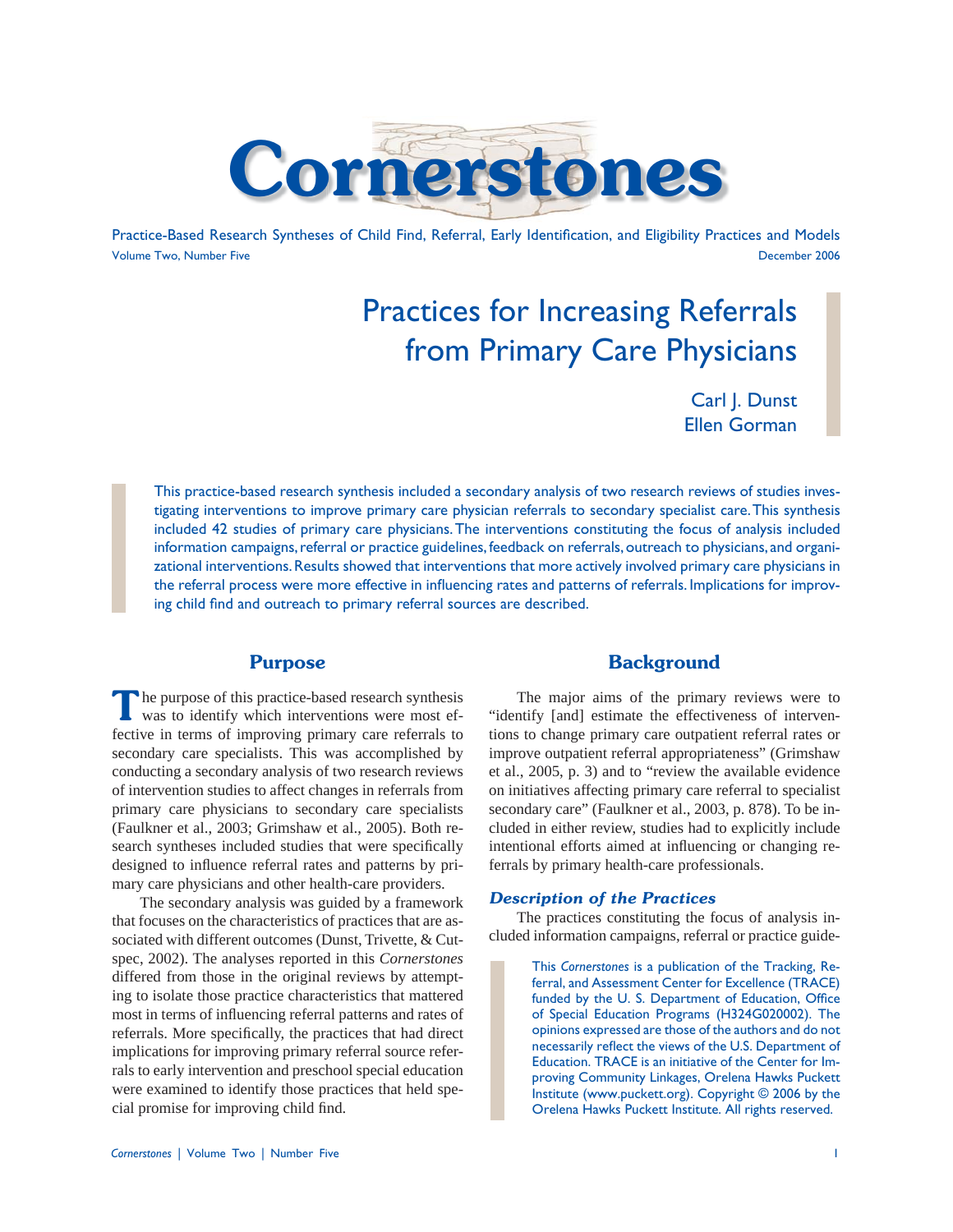lines, feedback to physicians, outreach to physicians, or organizational interventions designed to better link primary and secondary care. Information campaigns included distribution of educational materials (e.g., brochures) or videos to promote referrals to secondary care specialists. Referral or practice guidelines included descriptions of procedures primary care physicians used to make referrals or procedures for implementing targeted medical interventions. Feedback to physicians included feedback on referral rates and the use of referral feedback forms. Outreach to physicians included specialist or consultant visits to primary care physicians. Organizational interventions included the provision of specialty care in the primary care settings or the attachment of a specialist to a general practice. Several of the studies included two or more of the five practices. Faulkner et al. (2003) and Grimshaw et al. (2005) also examined the influences of monetary incentives on referral rates and patterns but they were considered not relevant for this secondary analysis and therefore were not included in this synthesis.

 The interventions constituting the focus of investigation varied along a continuum from *passive* to *active* efforts to affect changes in referral rates and patterns. Passive distribution of educational information were considered the weakest intervention (Freemantle et al., 2003) and active involvement by the study investigators to affect changes in referral rates and patterns were considered the strongest interventions (Clow, Dunst, Trivette, & Hamby, 2005). The extent to which the different kinds of interventions had like or unlike effects on referral patterns and rates was the primary focus of analysis in this research synthesis.

# **Search Strategy**

### *Search Terms*

 Grimshaw et al. (2005) used *refer\** and *consultation\** with *outpatient\** as their search terms. Faulkner (2003) used *referral* in combination with *general practice* and *primary care* which themselves were combined with *intervention*, *innovation*, *program\**, *scheme\**, and *project\** as search terms. The terms were searched in the titles, abstracts, and index headings of the studies to identify relevant investigations.

## *Sources*

 Both groups of investigators searched the Cochrane Effective Practice and Organization of Care (EPOC) registry for relevant studies. MEDLINE, EMBASE, Healthstar, and the Cochrane Library were searched by Grimshaw et al. (2005). The United Kingdom National Research Register was searched by both Faulkner et al. (2003) and Grimshaw et al. (2005), and the United Kingdom National Health Service Centre for Reviews and Dissemination was searched by Faulkner et al. (2003). Reference lists of retrieved papers were hand searched to identify other studies by both groups of investigators.

#### *Selection Criteria*

 Grimshaw et al. (2005) included studies that were "Randomised controlled trials, controlled clinical trials, controlled before and after studies, and interrupted time series of interventions to change or improve outpatient referrals. [Where the] participants were primary care physicians [and] outcomes were objectively measured provider performance or health outcomes" (p. 1). Faulkner et al. (2003) included studies that were "an intervention of any sort in the general practice setting and/ or system…having a measured effect upon referral[s] to specialist care (in the secondary care setting)" (p. 879). Studies were excluded if they did not involve intentionally planned efforts to influence referred rates or patterns. The studies constituting the focus of this secondary review and synthesis included investigations that used referral rates or patterns as an outcome measure and the interventions constituting the focus of investigation specifically were designed to change or influence referrals.

## **Search Results**

 Grimshaw et al's. (2005) review included 12 studies and Faulkner et al's. (2003) review included 35 studies that evaluated the five types of interventions constituting the focus of this synthesis. The published research reviews as well as supplemental information included in the Grimshaw et al. (2005) paper, and data extraction tables for the Faulkner et al. (2003) review found in the *British Journal of General Practice* Web site (www.rcgp. org.uk/PDF/Journal\_Faulkner-s3.pdf), were used to code the study characteristics for this research synthesis.

 Table 1 shows which studies were included in each review and the number of participants (patients and physicians) and practices included in the intervention and control groups. Only five studies were included in both reviews (Bennett, Haggard, Churchhill, & Wood, 2001; Kinnersley, Rapport, Owen, & Stott, 1999; Linnala, Aromaa, & Mattila, 2001; Morrison et al., 2001; O'Cathain, Froggett, & Taylor, 1995). This was not surprising given the fact that each group of investigators used different search terms and strategies which would be expected to identify different studies (Lucas & Cutspec, 2005). The studies included in either review, however, all focused on interventions affecting rates and patterns of referrals to specialist secondary care.

#### *Participants*

 Information about the study participants in the Grimshaw et al. (2005) review were included in an appendix of the research synthesis. Study participant information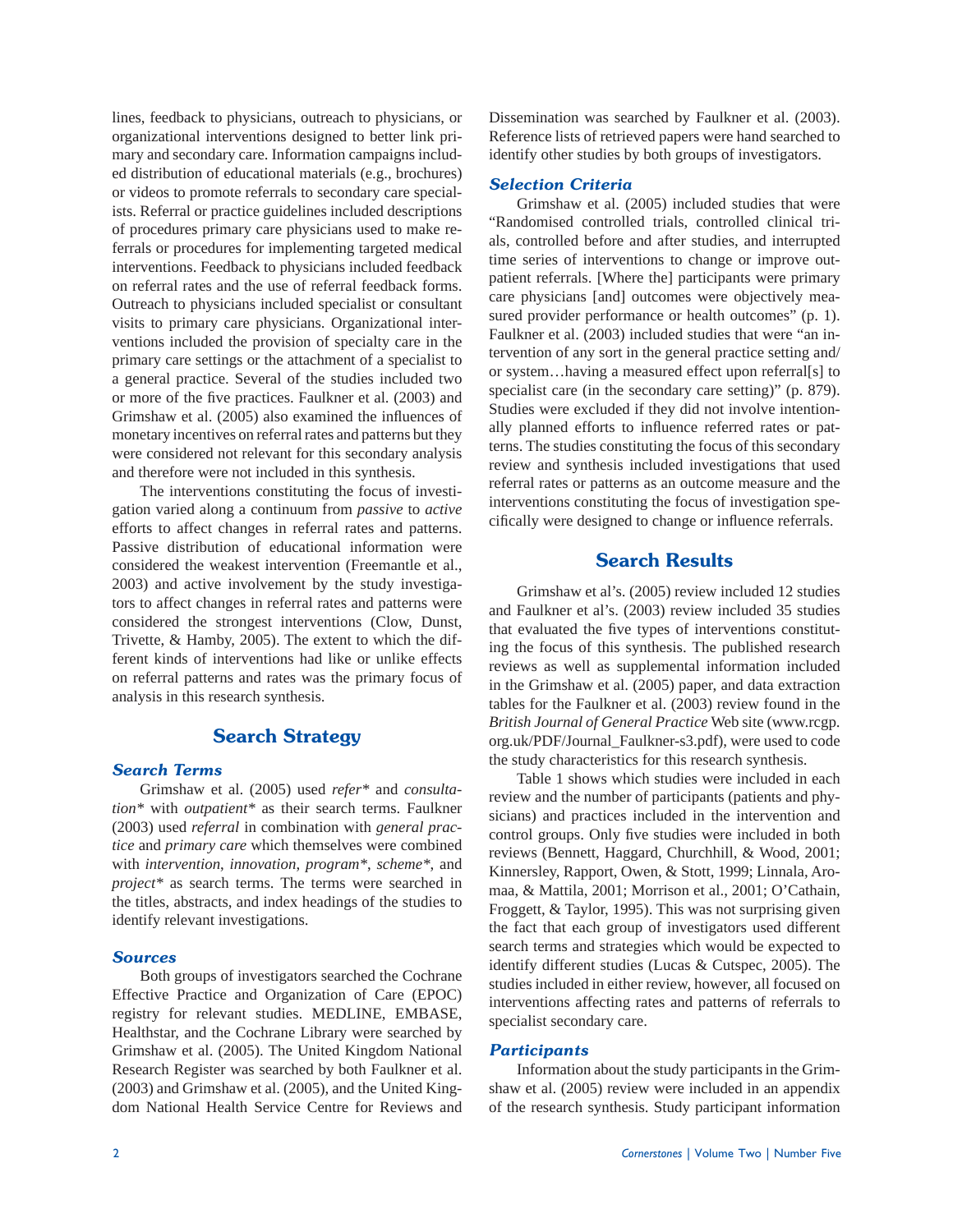in the Faulkner et al. (2003) review was obtained from the data extraction table for the published paper at the Web site cited above.

 The number of patients constituting the focus of referrals was reported in 25 studies. The numbers ranged between 24 and 8,245 in the intervention groups and between 19 and 2,294 in the comparison and control groups. The number of physicians who were the focus of investigation was reported in 11 studies. The numbers ranged between 10 and 300 in the intervention groups and between 4 and 300 in the comparison and control groups. The practices included in the studies were reported in 18 studies. The numbers ranged between 1 and 113 in the intervention groups and between 1 and 101 in the comparison and control groups.

#### *Interventions*

 Information about the interventions that were the focus of analysis were found in both the research reviews (Faulkner et al., 2003; Grimshaw et al., 2005) and in the supplemental source material for both reports. The interventions were coded according to type, frequency (number of contacts), and length (months). Table 2 shows the coding of the studies. Information campaigns were used in 9 studies (21%), referral or practice guidelines were used in 12 studies (29%), feedback to physicians was used in 4 studies (10%), outreach to physicians was used in 10 studies (24%), and organizational interventions were used in 22 studies (52%). Multiple interventions were used in 11 studies (26%).

 The interventions in any one study lasted from as few as two months to as many as 48 months. The average length of the interventions was  $12.78$  months (SD = 11.11). The number of contacts intervenors had with the physicians was coded as occurring one time (7 studies), a couple of times (7 studies), or many times (28 studies) during the conduct of the studies. Information campaigns typically were "one shot" interventions whereas outreach to physicians and organizational interventions generally involved repeated contacts.

#### *Outcomes*

 The outcome that was the focus of analysis in this synthesis was the increase or decrease in referrals from primary care specialists to secondary care specialists depending on the purpose of the study. This was reported by both groups of investigators as a percent difference from a pretest to posttest or between experimental and control/comparison groups. These percent differences were used as the size of effect of the interventions intended to affect changes in rates or patterns of referrals.

 The referral outcomes that were used to estimate the size of effects of the interventions included the number of referrals made by the physicians or practices, the rates of referrals (e.g., number per 100 patients), the appropriateness of referrals, and the odds ratio of referrals in the intervention compared to the control group or condition. Effect sizes were reported in 24 studies (57%) and were estimated in the remaining studies (43%) from information included in the Faulkner et al. (2003) and Grimshaw et al. (2005) reports.

## **Synthesis Findings**

 Table 3 shows selected characteristics of the studies and the percent differences in the referral measures. Twenty two (22) studies were randomized controlled trials (52%), 9 studies were observational or clinical controlled trials (21%), and 11 studies were interrupted time series or controlled before and after studies (26%). The largest majority (81%) of studies evaluated the effectiveness of the interventions comparing an experimental group against a control or comparison group. The number of referrals was used as the outcome in 19 studies (45%), rates of referrals were used as the outcome in 13 studies (31%), the appropriateness of the referrals was used as the outcome in 5 studies (12%), and an odds ratio was used as the outcome in 5 studies (12%).

Table 4 summarizes the findings according to four study characteristics and three intervention characteristics. Substantive interpretation of the findings was based on the mean effect sizes and their 95% confidence intervals, and was supplemented by inspection of the individual studies contributing effect sizes to the aggregate results. The results, taken together, indicate that interventions that focused on small numbers of physicians and practices implemented over an extended period of time that involved outreach to physicians or organizational interventions were effective in terms of influencing the number of referrals and rates of referrals of patients to secondary care providers. The particular studies that had most of these characteristics were ones that combined outreach to physicians or organizational interventions with other practices (Abu-Ramadan, 2002; Banait, Sibbald, & Thompson, 2003; Rutz et al., 1989).

Findings also showed that passive attempts at influencing referrals were generally not effective in changing patterns of referrals. This was especially true in terms of passive distribution of materials and providing feedback to physicians. The use of referral or practice guidelines were somewhat effective, at least in situations that involved some type of training or instruction (e.g., Banait et al., 2003; Worrall, Angel, Chaulk, Clarke, & Robbins, 1999).

# **Conclusion**

 Findings from this practice-based research synthesis indicate that proactive (as opposed to passive) in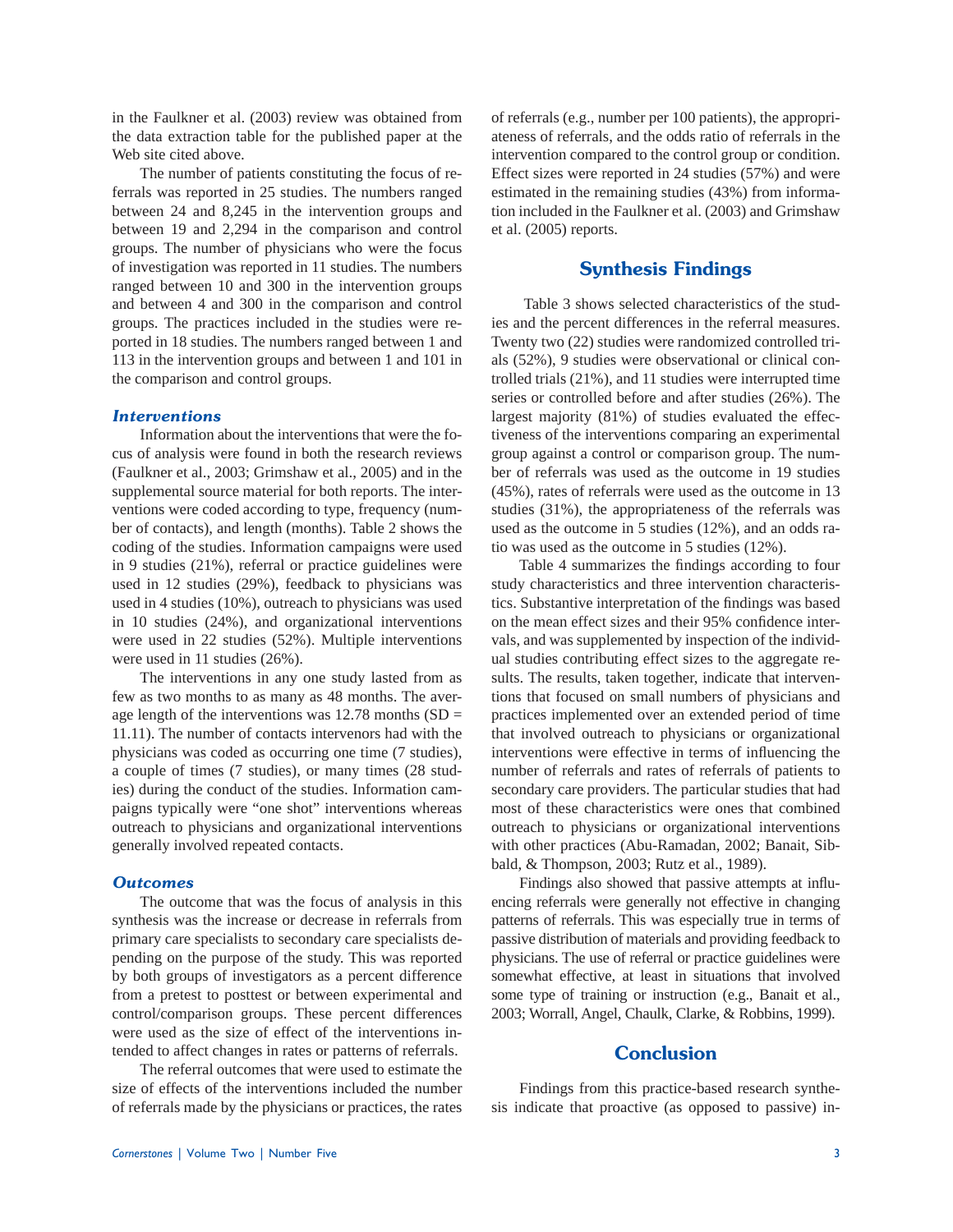terventions are more likely to be effective in terms of changing physician referrals to secondary care providers. Two practices in particular—outreach to physicians and organizational interventions—prove to be especially effective. A previously completed practice-based research synthesis on outreach to physicians found that highly active involvement of physicians in changing their prescribing behavior contributed to the effectiveness of interventions (Clow et al., 2005). The organizational interventions found to be effective in this practicebased research synthesis are ones that typically involve attachment of secondary care providers to primary care practices. The common denominators of both kinds of interventions are ongoing and frequent contact with primary referral services and providing services by secondary care providers deemed important by primary care providers.

## *Implications for Practice*

 Findings reported in this *Cornerstones* have direct implications for improving child find. First, passive distribution of program materials, including, but not limited to, brochures, videos, and referral guidelines are not likely to be effective child find strategies. Second, interventions that occur infrequently or for a short period of time are not likely to be effective either. Third, effective child find needs to be proactive and include ongoing and frequent face-to-face contact with primary referral sources. Fourth, these proactive interventions are likely to be optimally effective when program materials are used to reinforce face-to-face communication (Dunst, 2006a).

 A nontechnical summary of this research synthesis is available in a companion report (*Endpoints, Volume*  2, Number 5). Guidelines for implementing child find practices consistent with the findings from this practicebased research synthesis will be available as a *TRACE Practice Guide*. This practice guide will include additional information about the characteristics of proactive child find that can be used to promote and sustain primary referral source referrals to early intervention and preschool special education. The interested reader should find companion practice guides and guidelines useful as well (Dunst, 2006a, 2006b, 2006c).

# **References**

- Abu-Ramadan, M. A. (2002). Making better use of scarce resources: The Palestinian experience, 1995- 1999. *Journal of Ambulatory Care Management, 25*(3), 63-69.
- Atherton-Naji, A., Hamilton, R. J., Riddle, W., & Naji, S. A. (2001). Improving adherence to antidepressant drug treatment in primary care: A feasibility study

for a randomized controlled trial of educational intervention. *Primary Care Psychiatry, 7*(2), 61-67.

- Banait, G., Sibbald, S., & Thompson, D. (2003). Modifying dyspepsia management in primary care: A randomised controlled trial of educational outreach compared with passive guideline dissemination. *British Journal of General Practice, 53*, 94-100.
- Bennett, K., Haggard, M., Churchhill, R., & Wood, S. (2001). Improving referrals for glue ear from primary care: Are multiple interventions better than one alone? *Journal of Health Services and Research Policy, 6*, 139-144.
- Bertakis, K. D., & Robbins, J. A. (1987). Gatekeeping in primary care: A comparison of internal medicine and family practice. *Journal of Family Practice, 34*, 305-307.
- Blair, M., Horn, N., & Polnay, L. (1997). General practitioners use of hospital and community based pediatric out-patient services in Nottingham. *Public Health, 111*, 97-100.
- Clow, P., Dunst, C. J., Trivette, C. M., & Hamby, D. W. (2005). Educational outreach (academic detailing) and physician prescribing practices. *Cornerstones, 1*(1), 1-9. Available at http://tracecenter.info/cornerstones/cornerstones\_vol1\_no1.pdf
- Delaney, B. C., Wilson, S., Roalfe, A., Roberts, L., Redman, V., Wearn, A., & Hobbs, F. D. R. (2001). Randomised controlled trial of *Helicobacter pylori* testing and endoscopy for dyspepsia in primary care. *British Medical Journal, 322*, 898-901.
- Donohoe, M. E., Fletton, J. A., Hook, A., Powell, R., Robinson, I., Stead, J. W., Sweeney, K., Taylor, R., & Tooke, J. E. (2000). Improving foot care for people with diabetes mellitus: A randomized controlled trial of an integrated care approach. *Diabetic Medicine, 17*, 581-587.
- Dunst, C. J. (2006a). Improving outreach to primary referral sources. *TRACE Practice Guide: Child Find, 1*(3). Available at http://tracecenter.info/practiceguides/practiceguides\_vol1\_no3.pdf
- Dunst, C. J. (2006b). Providing regular feedback to primary referral sources is more likely to result in sustained referrals. *Endpoints, 2*(1), 1-2. Available at http:// tracecenter.info/endpoints/endpoints\_vol2\_no1.pdf
- Dunst, C. J. (2006c). Tailoring printed materials can help improve child find and increase referrals from primary referral sources. *Endpoints, 2*(4), 1-2. Available at http://tracecenter.info/endpoints/endpoints\_ vol2\_no4.pdf
- Dunst, C. J., Trivette, C. M., & Cutspec, P. A. (2002). Toward an operational definition of evidence-based practices. *Centerscope, 1*(1), 1-10. Available at http://www.researchtopractice.info/centerscopes/ centerscope\_vol1\_no1.pdf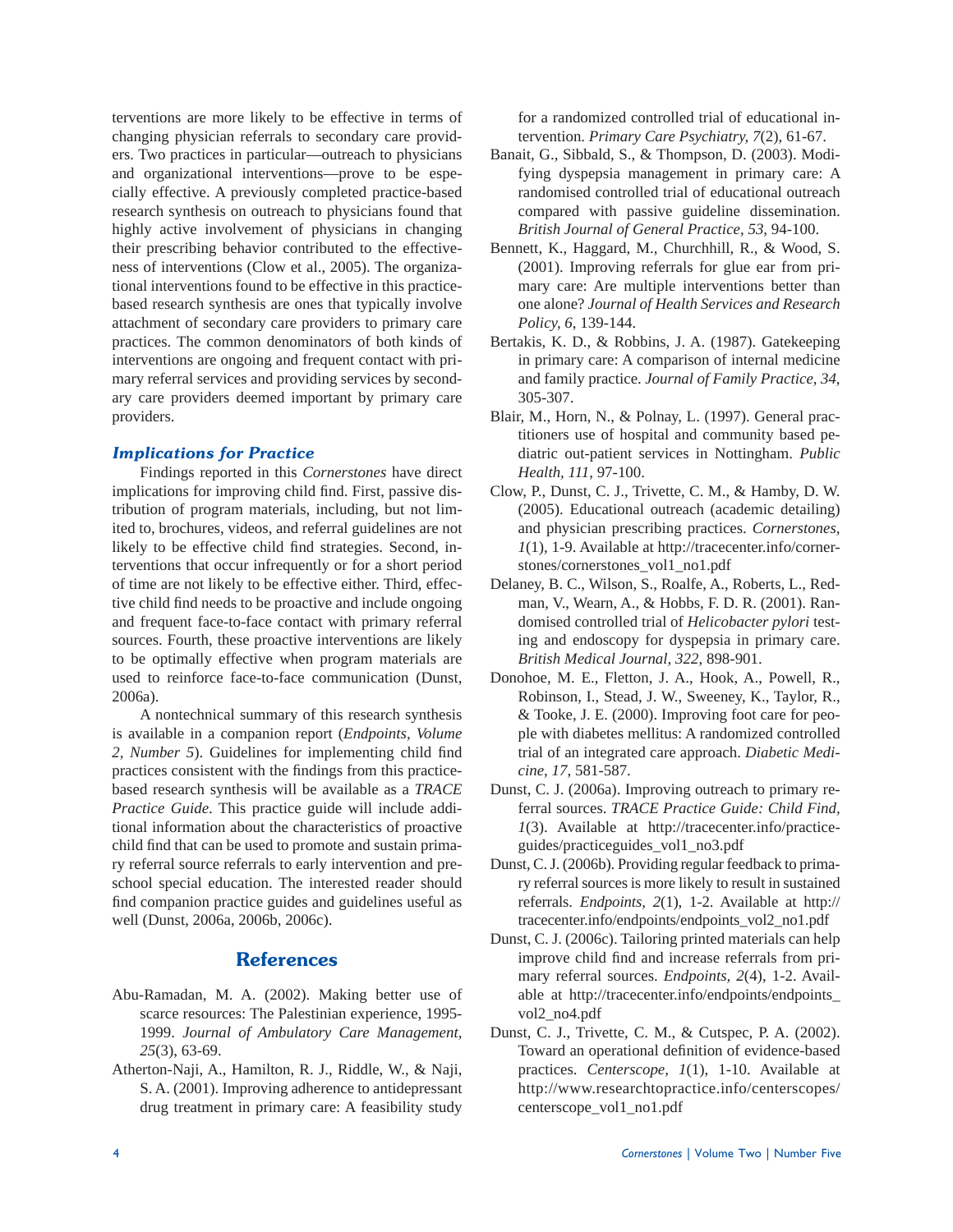- Ellman, R., Adams, S. M., Reardon, J. A., & Curwen, I. H. (1982). Making physiotherapy more accessible: Open access for general practitioners to a physiotherapy department. *Physiotherapy, 68*, 291-293.
- Faulkner, A., Mills, N., Bainton, D., Baxter, K., Kinnersley, P., Peters, T. J., & Sharp, D. (2003). A systematic review of the effect of primary care-based service innovations on quality and patterns of referral to specialist secondary care. *British Journal of General Practice, 53*, 878-884.
- Fender, G. R. K., Prentice, A., Gorst, T., Nixon, R. M., Duffy, S. W., Day, N. E., & Smith, S. K. (1999). Randomised controlled trial of educational package on management of menorrhagia in primary care: The Anglia menorrhagia education study [Electronic version]. *British Medical Journal, 318*, 1246-2150.
- Freemantle, N., Harvey, E. L., Wolf, F., Grimshaw, J. M., Grilli, R., & Bero, L. A. (2003). Printed educational materials: Effects on professional practice and health care outcomes (Cochrane Review). *Cochrane Library*, Issue 1. Oxford, UK: Update Software.
- French, J. A., Stevenson, C. H., Eglinton, J., & Bailey, J. E. (1990). Effect of information about waiting lists on referral patterns of general practitioners. *British Journal of General Practice, 40*, 186-189.
- Gentle, P. H., Herlihy, P. J., & Roxbourgh, I. O. (1984). Controlled trial of an open-access physiotherapy service. *Journal of the Royal College of General Practitioners, 34*, 371-376.
- Gilliam, S. J., Ball, M., Prasad, M., Dunne, H., Cohen, S., & Vafidis, G. (1995). Investigation of benefits and costs of an opthalmic outreach clinic in general practice. *British Journal of General Practice, 45*, 649-652.
- Grimshaw, J. M. (1998). *Evaluation of four quality assurance initiatives to improve out-patient referrals from general practice to hospital*. Unpublished doctoral dissertation, University of Aberdeen, Scotland, UK.
- Grimshaw, J. M., Winkens, R. A. G., Shirran, L., Cunningham, C., Mayhew, A., Thomas, R., & Fraser, C. (2005). Interventions to improve outpatient referrals from primary care to secondary care (Review). *Cochrane Database of Sytematic Reviews*, Issue 4. Art. No. CD005471.
- Hackett, G. I., Bundred, P., Hutton, J. L., O'Brien, J., & Stanley, I. M. (1993). Management of joint and soft tissue injuries in three general practices: Value of on-site physiotherapy. *British Journal of General Practice, 43*, 61-64.
- Harvey, I., Nelson, S. J., Lyons, R. A., Unwin, C., Monaghan, S., & Peters, T. J. (1998). A randomised controlled trial and economic evaluation of counseling in primary care. *British Journal of General Practice, 48*, 1043-1048.
- Hemmings, A. (1997). Counseling in primary care: A randomised controlled trial. *Patient Education and Counseling, 32*, 219-230.
- Hobbs, F. D., Delaney, B. C., Carson, A., & Kenkre, J. E. (1996). A prospective controlled trial of computerized decision support for lipid management in primary care. *Family Practice, 13*, 133-137.
- Jones, R., Tait, C., Sladen, G., & Weston-Baker, J. (1999). A trial of test-and-treat strategy for *Helicobacter pylori* positive dyspeptic patients in general practice. *International Journal of Clinical Practice, 53*, 413-416.
- Jones, R. H., Lydeard, S., & Dunleavey, J. (1993). Problems with implementing guidelines: A randomised controlled trial of consensus management of dyspepsia. *Quality in Health Care, 2*, 217-221.
- Kendrick, T., Burns, T., & Freeling, P. (1995). Randomised controlled trial of teaching general practitioners to carry out structured assessments of their long term mentally ill patients. *British Medical Journal, 311*, 93-98.
- Kinnersley, P., Rapport, F. M., Owen, P., & Stott, N. (1999). In-house referral: A primary care alternative to immediate secondary care referral? *Family Practice, 16*, 558-561.
- Linnala, A., Aromaa, A., & Mattila, K. (2001). Specialists as consultants to GPs: Private sector services as an alternative way of organising consultant services in health care. *Scandinavian Journal of Primary Health Care, 19*, 90-94.
- Lucas, S. M., & Cutspec, P. A. (2005). The role and process of literature searching in the preparation of a research synthesis. *Centerscope, 3*(3), 1-26. Available at http://www.researchtopractice.info/centerscopes/centerscope\_vol3\_no3.pdf
- MacKie, R. M., & Hole, D. (1992). Audit of public education campaign to encourage earlier detection of malignant melanoma. *British Medical Journal, 304*, 1012-1015.
- McKechnie, A. A., Philip, A. E., & Ramage, J. G. (1981). Psychiatric services in primary care: Specialised or not? *Journal of the Royal College of General Practitioners, 31*, 611-614.
- Moayyedi, P., Zilles, A., Clough, M., Hemingbrough, E., Chalmers, D. M., & Axon, A. T. R. (1999). The effectiveness of screening and treating *Helicobacter pylori* in the management of dyspepsia. *European Journal of gastroenterology & hepatology, 11*, 1245-1250.
- Morrison, J., Carroll, L., Twaddle, S., Cameron, I., Grimshaw, J. M., Leyland, A., Baillie, H., & Watt, G. (2001). Pragmatic randomized controlled trial to evaluate guidelines for the management of infertility across the primary care-secondary care interface.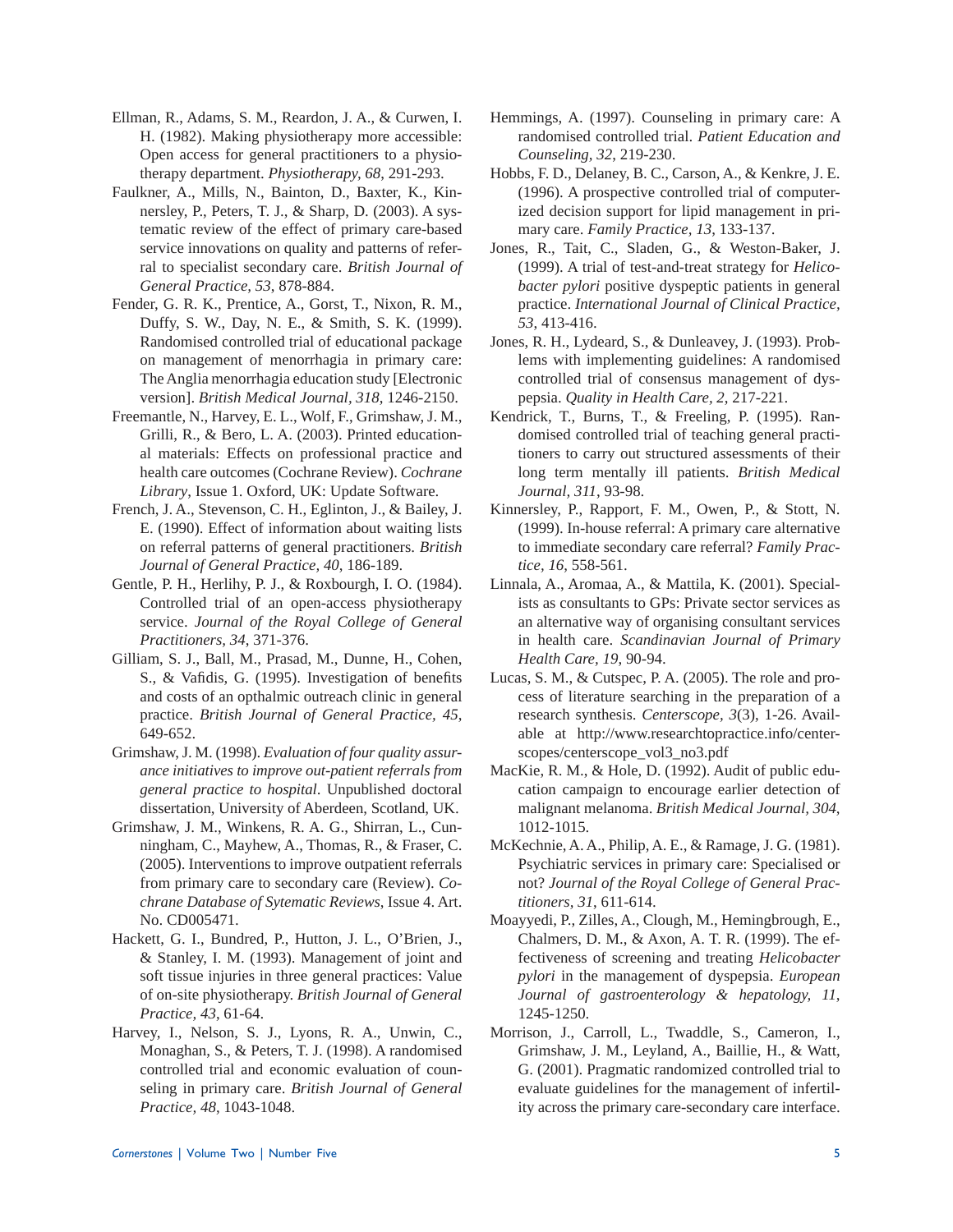*British Medical Journal, 322*, 1282-1284.

- Nichols, S., & Waters, W. E. (1984). The effect of a health education intervention about breast cancer amongst general practitioners on speed of referral and outpatient workload. *Community Medicine, 6*, 115-118.
- O'Cathain, A., Froggett, M., & Taylor, M. P. (1995). General practice based physiotherapy: Its use and effect on referrals to hospital orthopaedics and rheumatology outpatient departments. *British Journal of General Practice, 45*, 352-354.
- Oakeshoot, P., Kerry, S. M., & Williams, J. E. (1994). Randomised controlled trial of the effect of the Royal College of Radiologists' guidelines on general practitioners' referrals for radiographic examination. *British Journal of General Practice, 44*, 197-200.
- Power, K. G., Simpson, R. J., Swanson, V., & Wallace, L. A. (1990). Controlled comparison of pharmacological and psychological treatment of generalised anxiety disorder in primary care. *British Journal of General Practice, 40*, 289-294.
- Rink, E., HIlton, S., Szczepura, A., Fletcher, J., Sibbald, B., Davies, C., Freeling, P., & Stilwell, J. (1993). Impact of introducing near patient testing for standard investigations in general practice. *British Medical Journal, 307*, 775-778.
- Rutz, E., Wallinder, J., Eberhard, G., Holmberg, G., von Knorring, A. L., von Knorring, L., Wistedt, B., & Aberg-Wistedt, A. (1989). An educational program on depressive disorders for general practitioners on Gotland: Background and evaluation. *Acta Psychiatrica Scandinavica, 79*, 19-26.
- Thomas, R. E., Grimshaw, J. M., Mollison, J., McClinton, S., Mcintosh, E., Deans, H., & Repper, J. (2003). Cluster randomized trial of a guideline-based open access urological investigation services. *Family Practice, 20*, 646-654.
- Thomson, H., Ross, S., Wilson, P., McConnachie, A., & Watson, R. (1999). Randomised controlled trial of effect of Baby Check on use of health services in first 6 months of life. *British Medical Journal*, 318, 1740-1744.
- Tucker, J. S., Hall, M. H., Howie, P. W., Reid, M. E.,

Barbour, R. S., du V Florey, C., & McIlwaine, G. M. (1996). Should obstetricians see women with normal pregnancies? A multicentre randomised controlled trial of routine antenatal care by general practitioners and midwives compared with shared care led by obstetricians. *British Medical Journal, 312*, 554-559.

- Tyrer, P., Ferguson, B., & Wadsworth, J. (1990). Liaison psychiatry in general practice: The comprehensive collaborative model. *Acta Psychiatrica Scandinavica, 81*, 359-363.
- Vierhout, W. P. M., Knotterus, J. A., van Ooij, A., Crebolder, F. H. J. M., Pop, P., Wesselingh-Megens, A. M. K., & Beusmans, G. H. M. I. (1995). Effectiveness of joint consultation sessions of general practitioners and orthopaedic surgeons for locomotor system disorders. *Lancet, 346*, 990-994.
- Wells, A. D., Eagles, J. M., Hunter, D., & Fox, D. (1992). Changes in referral rates following community psychiatric nurse attachment to a primary care team. *Psychiatric Bulletin, 16*, 264-265.
- Wells, P., & Faragher, B. (1992). Referral rates to a regional adolescent psychiatric service: A comparison of visited and unvisited general practitioners. *Health Trends, 24*(2), 53-56.
- Whitehead, S. M., Wroughton, M. A., & Elwood, J. M. (1989). Effects of a health education campaign for the earlier diagnosis of melanoma. *British Journal of Cancer, 60*, 421-425.
- Worrall, G., Angel, J., Chaulk, P., Clarke, C., & Robbins, M. (1999). Effectiveness of an educational strategy to improve family physicians' detection and management of depression: A randomized controlled trial. *Canadian Medical Association Journal, 161*, 37-40.

# **Authors**

 Carl J. Dunst, Ph.D., is Co-Principal Investigator at Tracking, Referral, and Assessment Center for Excellence and Co-Director of the Orelena Hawks Puckett Institute, Asheville, North Carolina (dunst@puckett. org). Ellen Gorman, M.Ed., is a Research Assistant at the Puckett Institute (egorman@puckett.org).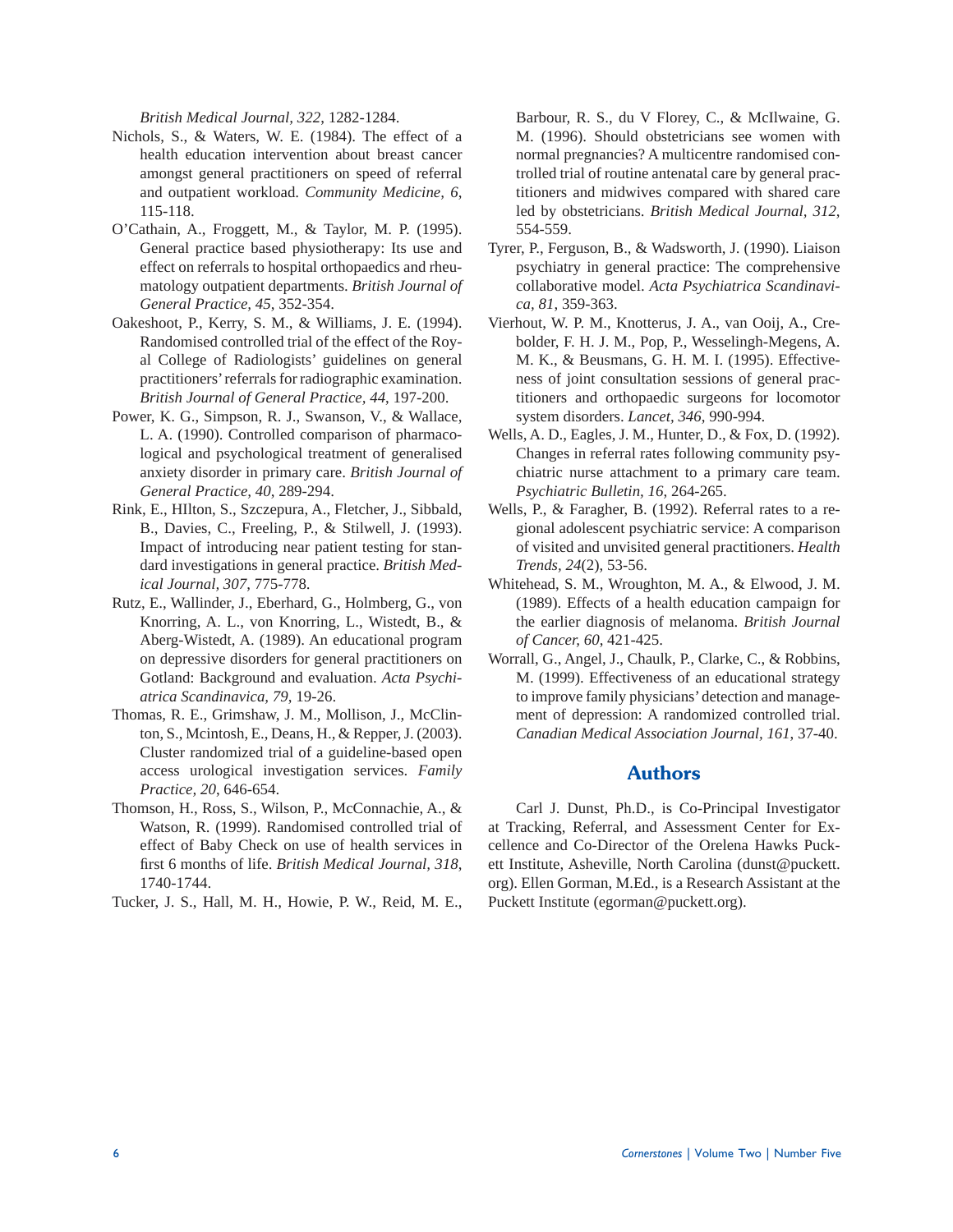|                             | <b>Research Review</b> |               | Number <sup>a</sup>      |                           |                          |                          |                          |                          |  |
|-----------------------------|------------------------|---------------|--------------------------|---------------------------|--------------------------|--------------------------|--------------------------|--------------------------|--|
|                             | Grimshaw               | Faulkner      |                          | <b>Intervention Group</b> |                          |                          | Control Group            |                          |  |
| Study                       | et al. (2005)          | et al. (2003) | Patients                 | Physicians                | Practices                | Patients                 | Physicians               | Practices                |  |
| Abu-Ramadan (2002)          | X                      |               | $\mathbf{-}^{\rm b}$     | 40                        | $\overline{\phantom{0}}$ | $\qquad \qquad -$        | $\overline{\phantom{0}}$ | $\qquad \qquad -$        |  |
| Atherton-Naji et al. (2001) |                        | X             | 24                       | $\qquad \qquad -$         | (3)                      | 21                       | $\overline{a}$           | (2)                      |  |
| Banait et al. (2003)        | X                      |               | $\overline{\phantom{0}}$ | $\overline{\phantom{0}}$  | 33                       | $\qquad \qquad -$        | $\overline{\phantom{0}}$ | 81                       |  |
| Bennett et al. (2001)       | X                      | Χ             | $\qquad \qquad -$        | (134)                     | 38                       | $\overline{\phantom{0}}$ | (43)                     | 12                       |  |
| Bertakis & Robbin (1987)    | Χ                      |               | 520                      | $\overline{\phantom{0}}$  | $\qquad \qquad -$        | $\qquad \qquad -$        | $\overline{\phantom{0}}$ | $\qquad \qquad -$        |  |
| Blair et al. (1997)         |                        | $\mathbf X$   | 100                      | $\overline{\phantom{0}}$  | $\overline{\phantom{0}}$ | 100                      | $\overline{\phantom{0}}$ |                          |  |
| Delaney et al. (2001)       |                        | $\mathbf X$   | 285                      | $\overline{\phantom{0}}$  | $\overline{\phantom{0}}$ | 193                      | $\qquad \qquad -$        | $\overline{\phantom{0}}$ |  |
| Donohoe et al. (2000)       |                        | X             | 950                      | $\qquad \qquad -$         | $\qquad \qquad -$        | 950                      | $\qquad \qquad -$        | -                        |  |
| Ellman et al. (1982)        |                        | $\mathbf X$   | 110                      | $\overline{\phantom{m}}$  | $\overline{\phantom{m}}$ | 112                      | $\overline{\phantom{0}}$ | $\overline{\phantom{0}}$ |  |
| Fender et al. (1999)        |                        | X             | $\overline{\phantom{0}}$ | $\overline{\phantom{0}}$  | 54                       | $\qquad \qquad -$        | $-$                      | 46                       |  |
| French et al. (1990)        |                        | $\mathbf X$   | $\overline{\phantom{0}}$ | 100                       | $\overline{\phantom{0}}$ | $\overline{\phantom{0}}$ | 100                      | $\qquad \qquad -$        |  |
| Gentle et al. (1984)        |                        | $\mathbf X$   | 123                      | $\overline{\phantom{0}}$  | $\overline{\phantom{0}}$ | 107                      | $\qquad \qquad -$        |                          |  |
| Gilliam et al. (1995)       |                        | $\mathbf X$   | 1,309                    | $\overline{\phantom{0}}$  | 17                       | 1,187                    | $\overline{a}$           | 17                       |  |
| Grimshaw (1998)             | $\mathbf X$            |               | $\overline{\phantom{0}}$ | (58)                      | $\qquad \qquad -$        | $\qquad \qquad -$        | (58)                     | $\overline{\phantom{0}}$ |  |
| Hackett et al. (1993)       |                        | X             | 183                      | $\overline{\phantom{0}}$  | $\mathbf{1}$             | 218                      | $-$                      | 2                        |  |
| Harvey et al. (1998)        |                        | $\mathbf X$   | 111                      | $\qquad \qquad -$         | $\qquad \qquad -$        | 51                       | $\qquad \qquad -$        | —                        |  |
| Hemmings (1997)             |                        | $\mathbf X$   | 136                      | $\overline{\phantom{0}}$  | $\overline{\phantom{0}}$ | 52                       | $\overline{\phantom{0}}$ | $\overline{\phantom{0}}$ |  |
| Hobbs et al. (1996)         |                        | $\mathbf X$   | $\overline{\phantom{0}}$ | $\qquad \qquad -$         | 21                       | $\qquad \qquad -$        | $\qquad \qquad -$        | 4                        |  |
| Jones et al. 1999)          |                        | X             | 165                      | 31                        | 6                        | 92                       | 33                       | 9                        |  |
| Jones et al. (1993)         | Χ                      |               | $\qquad \qquad -$        | (90)                      | (23)                     | $\overline{\phantom{0}}$ | (90)                     | (23)                     |  |
| Kendrick et al. (1995)      |                        | $\mathbf X$   | 184                      | $\overline{\phantom{a}}$  | $\overline{\phantom{0}}$ | 189                      | $-$                      | $\overline{\phantom{0}}$ |  |
| Kinnersley et al. (1999)    | X                      | $\mathbf X$   | 177                      | $-$                       | 8                        | 145                      | $-$                      | 7                        |  |
| Linnala et al. (2001)       | X                      | $\mathbf X$   | $\overline{\phantom{0}}$ | 10                        | $\overline{c}$           | $\qquad \qquad -$        | $\overline{4}$           | 2                        |  |
| Mackie & Hole (1992)        |                        | $\mathbf X$   | $\overline{\phantom{0}}$ | $\bar{ }$                 | $\qquad \qquad -$        | $\qquad \qquad -$        | $\overline{\phantom{0}}$ | $\overline{\phantom{0}}$ |  |
| McKechnie et al. (1981)     |                        | $\mathbf X$   | $\qquad \qquad -$        | $\overline{\phantom{0}}$  | $\mathbf{1}$             | $\qquad \qquad -$        | $\overline{\phantom{0}}$ | $\mathbf{1}$             |  |
| Moayyedi et al. (1999)      |                        | X             | 260                      | $\overline{\phantom{0}}$  | $\overline{\phantom{0}}$ | $\overline{\phantom{0}}$ | $\overline{\phantom{0}}$ | $\overline{\phantom{0}}$ |  |
| Morrison et al. (2001)      | X                      | $\mathbf X$   | (345)                    | (299)                     | 113                      | (345)                    | (299)                    | 101                      |  |
| Nichols & Waters (1984)     |                        | $\mathbf X$   | $\overline{\phantom{0}}$ | $\qquad \qquad -$         | $\overline{\phantom{0}}$ | $\overline{\phantom{m}}$ | $\qquad \qquad -$        |                          |  |
| Oakeshott et al. (1994)     |                        | $\mathbf X$   | $\overline{\phantom{0}}$ | $\overline{\phantom{0}}$  | 30                       | $\qquad \qquad -$        | $\overline{\phantom{0}}$ | 32                       |  |
| O'Cathrin et al. (1995)     | Χ                      | $\mathbf X$   | $\overline{\phantom{0}}$ | $\overline{\phantom{0}}$  | 6                        | $\overline{\phantom{m}}$ | $\overline{\phantom{0}}$ | 35                       |  |
| Power et al. (1990)         |                        | Χ             | (82)                     | $\overline{\phantom{0}}$  | $\overline{\phantom{0}}$ | 19                       | $\overline{\phantom{0}}$ | $\qquad \qquad -$        |  |
| Rink et al. (1993)          |                        | X             | 65                       | $\overline{\phantom{a}}$  | $\qquad \qquad -$        | 124                      | $\qquad \qquad -$        | $\qquad \qquad -$        |  |
| Rutz et al. (1989)          |                        | $\mathbf X$   | $\overline{\phantom{0}}$ | 18                        |                          |                          | $\qquad \qquad -$        |                          |  |
| Thomas et al. (2003)        | X                      |               | $\overline{\phantom{0}}$ | $\overline{\phantom{0}}$  | (38)                     | $\qquad \qquad -$        | $\qquad \qquad -$        | (38)                     |  |
| Thomson et al. (1999)       |                        | $\mathbf X$   | 497                      | $\overline{\phantom{a}}$  | $\overline{\phantom{a}}$ | 500                      | -                        | $\overline{\phantom{a}}$ |  |
| Tucker et al. (1996)        |                        | X             | 878                      | $\qquad \qquad -$         | $\overline{\phantom{m}}$ | 887                      | $\overline{\phantom{0}}$ | $\overline{\phantom{a}}$ |  |
| Tyrer et al. (1990)         |                        | $\mathbf X$   | 8,245                    | $\overline{\phantom{a}}$  | $\overline{\phantom{0}}$ | $\overline{\phantom{0}}$ | $\qquad \qquad -$        |                          |  |
| Vierhout et al. (1995)      | X                      |               | (136)                    | $\overline{\phantom{0}}$  | (6)                      | (136)                    | $\overline{\phantom{0}}$ | (6)                      |  |
| Wells et al. (1992)         |                        | $\mathbf X$   | 282                      | $\overline{\phantom{m}}$  | $\mathbf{1}$             | 2,294                    | $\qquad \qquad -$        |                          |  |
| Wells & Faragher (1992)     |                        | X             | $\overline{\phantom{0}}$ | 52                        | $\qquad \qquad -$        | $\overline{\phantom{0}}$ | 35                       | -                        |  |
| Whitehead et al. (1989)     |                        | $\mathbf X$   | 272                      | $\overline{\phantom{m}}$  | $\qquad \qquad -$        | $\qquad \qquad -$        | $\qquad \qquad -$        | -                        |  |
| Worrall et al. (1999)       |                        | $\mathbf X$   | 91                       | 22                        | $\qquad \qquad -$        | 56                       | 20                       | $\overline{\phantom{0}}$ |  |

Table 1 *Studies Included in Each Research Synthesis and the (Estimated) Numbers of Study Participants*

a Numbers in parenthesis are estimates based on information included in the Faulkner et al. (2003) and Grimshaw et al. (2005) reports. b – = Information was not reported.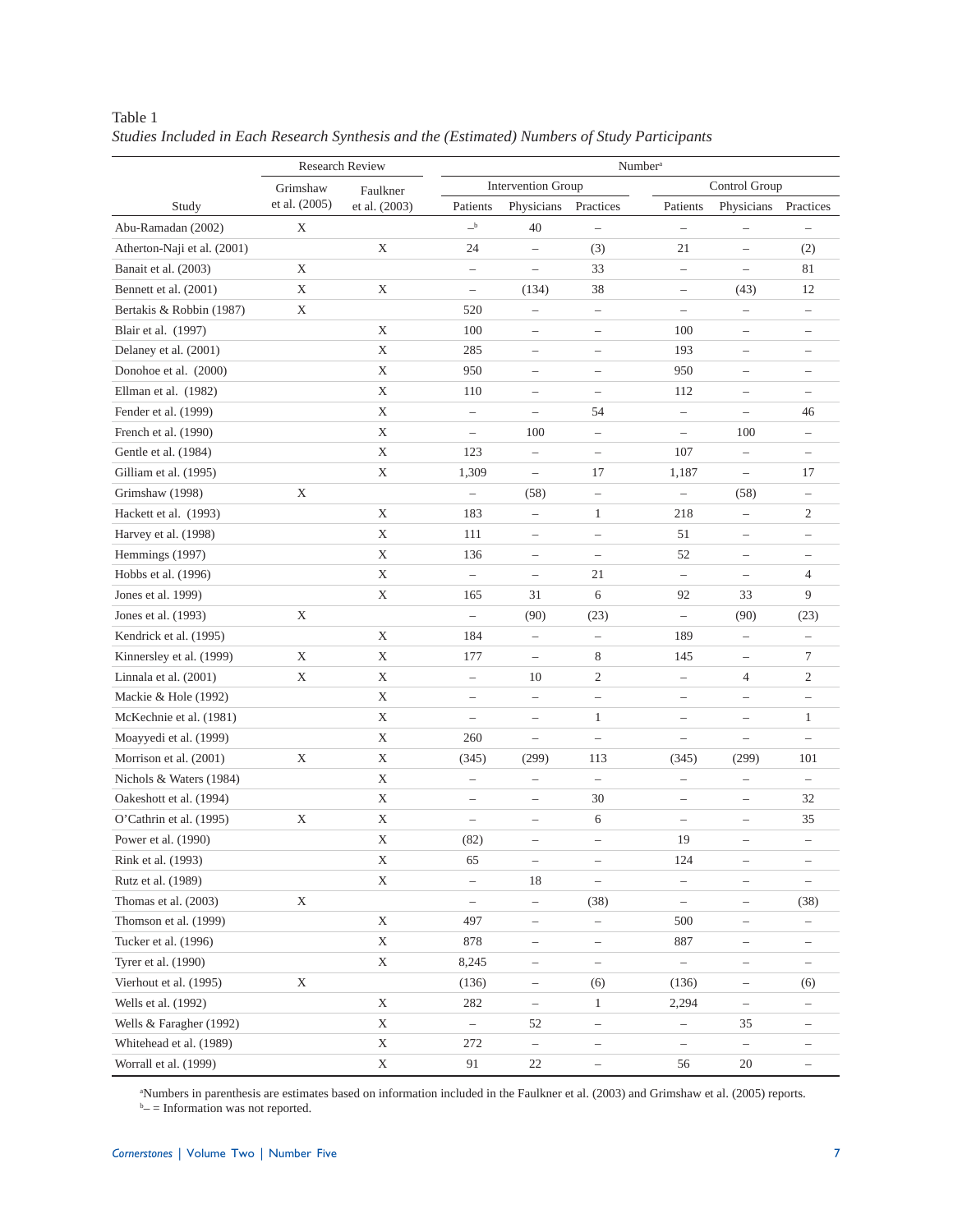# Table 2 *Interventions Used to Infl uence Physician Referrals*

| Referral/Practice<br>Intervention<br>Information<br>Feedback to<br>Outreach to<br>Organizational<br>of<br>Study<br>(Months)<br>Contacts <sup>a</sup><br>Campaigns<br>Guidelines<br>Physicians<br>Physicians<br>Interventions<br>Abu-Ramadan (2002)<br>29<br>3<br>X<br>X<br>Χ<br>$\mathbf X$<br>Atherton-Naji et al. (2001)<br>6<br>$\mathbf{1}$<br>$\tau$<br>$\overline{c}$<br>Banait et al. (2003)<br>$\mathbf X$<br>$\mathbf X$<br>$\mathbf{2}$<br>Bennett et al. (2001) (Sample 1)<br>12<br>$\mathbf X$<br>$\mathbf{2}$<br>Bennett et al. (2001) (Sample 2)<br>12<br>$\mathbf X$<br>$\mathbf{2}$<br>$\mathbf X$<br>$\mathbf X$<br>Bennett et al. (2001) (Sample 3)<br>12<br>3<br>Bertakis & Robbins (1987)<br>$\mathbf X$<br>24<br>$\mathbf{-}^{\rm b}$<br>3<br>$\mathbf X$<br>Blair et al. (1997)<br>3<br>$\mathbf X$<br>Delaney et al. (2001)<br>12<br>6<br>3<br>$\mathbf X$<br>Donohoe et al. (2000)<br>12<br>3<br>$\mathbf X$<br>Ellman et al. (1982)<br>Fender et al. (1999)<br>12<br>$\overline{c}$<br>$\mathbf X$<br>$\mathbf X$<br>French et al. (1990)<br>10<br>3<br>$\mathbf X$<br>3<br>$\mathbf X$<br>Gentle et al. (1984)<br>6<br>3<br>Gilliam et al. (1995)<br>12<br>$\mathbf X$<br>3<br>Grimshaw (1998) (Sample 1)<br>$\mathbf X$<br>$\overline{4}$<br>3<br>Grimshaw (1998) (Sample 2)<br>$\mathbf X$<br>4<br>3<br>Grimshaw (1998) (Sample 3)<br>$\overline{4}$<br>$\mathbf X$<br>3<br>Hackett et al. (1993)<br>6<br>$\mathbf X$<br>3<br>Harvey et al. (1998)<br>$\overline{4}$<br>$\mathbf X$<br>3<br>Hemmings (1997)<br>4<br>$\mathbf X$<br>3<br>Hobbs et al. (1996)<br>6<br>$\mathbf X$<br>3<br>Jones et al. (1999)<br>12<br>$\mathbf X$<br>6<br>$\mathbf{1}$<br>$\mathbf X$<br>$\mathbf X$<br>Jones et al. (1993)<br>Kendrick et al. (1995)<br>24<br>$\overline{c}$<br>X<br>3<br>$\mathbf X$<br>12<br>Kinnersley et al. (1999)<br>Linnala et al. (2001)<br>33<br>$\mathfrak{2}$<br>$\mathbf X$<br>$\mathbf X$<br>$\tau$<br>Mackie & Hole (1992)<br>$\mathbf X$<br>1<br>3<br>McKechnie et al. (1981)<br>24<br>$\mathbf X$<br>3<br>$\mathbf X$<br>Moayyedi et al. (1999)<br>24<br>$\mathbf{2}$<br>$\mathbf X$<br>$\mathbf X$<br>$\mathbf X$<br>Morrison et al. (2001)<br>12<br>$\mathbf X$<br>Nichols & Waters (1984)<br>12<br>$\mathbf{1}$<br>$\mathfrak{2}$<br>Oakeshott et al. (1994)<br>$\mathbf 1$<br>X<br>$\mathfrak{Z}$<br>O'Cathrin et al. (1995)<br>9<br>$\mathbf X$<br>Power et al. (1990)<br>6<br>3<br>X<br>3<br>6<br>$\mathbf X$<br>Rink et al. (1993)<br>$\overline{c}$<br>Rutz et al. (1989)<br>6<br>X<br>X<br>6<br>Thomson et al. (1999)<br>$\mathbf{1}$<br>X<br>Tucker et al. (1996)<br>4<br>3<br>X<br>3<br>Tyrer et al. (1990)<br>48<br>X<br>3<br>Vierhout et al. (1995)<br>12<br>X<br>X<br>Wells et al. (1992)<br>48<br>3<br>X<br>3<br>$\mathbf X$<br>Wells & Faragher (1992)<br>36<br>X<br>Whitehead et al. (1989)<br>6<br>$\mathbf{1}$ | Length of | Frequency | Type of Intervention |  |  |  |  |
|-------------------------------------------------------------------------------------------------------------------------------------------------------------------------------------------------------------------------------------------------------------------------------------------------------------------------------------------------------------------------------------------------------------------------------------------------------------------------------------------------------------------------------------------------------------------------------------------------------------------------------------------------------------------------------------------------------------------------------------------------------------------------------------------------------------------------------------------------------------------------------------------------------------------------------------------------------------------------------------------------------------------------------------------------------------------------------------------------------------------------------------------------------------------------------------------------------------------------------------------------------------------------------------------------------------------------------------------------------------------------------------------------------------------------------------------------------------------------------------------------------------------------------------------------------------------------------------------------------------------------------------------------------------------------------------------------------------------------------------------------------------------------------------------------------------------------------------------------------------------------------------------------------------------------------------------------------------------------------------------------------------------------------------------------------------------------------------------------------------------------------------------------------------------------------------------------------------------------------------------------------------------------------------------------------------------------------------------------------------------------------------------------------------------------------------------------------------------------------------------------------------------------------------------------------------------------------------------------------------------------------------------------------------------------------------------------------------------------------------------------------------------------------------------------------------------------------------------------------------------------------|-----------|-----------|----------------------|--|--|--|--|
|                                                                                                                                                                                                                                                                                                                                                                                                                                                                                                                                                                                                                                                                                                                                                                                                                                                                                                                                                                                                                                                                                                                                                                                                                                                                                                                                                                                                                                                                                                                                                                                                                                                                                                                                                                                                                                                                                                                                                                                                                                                                                                                                                                                                                                                                                                                                                                                                                                                                                                                                                                                                                                                                                                                                                                                                                                                                               |           |           |                      |  |  |  |  |
|                                                                                                                                                                                                                                                                                                                                                                                                                                                                                                                                                                                                                                                                                                                                                                                                                                                                                                                                                                                                                                                                                                                                                                                                                                                                                                                                                                                                                                                                                                                                                                                                                                                                                                                                                                                                                                                                                                                                                                                                                                                                                                                                                                                                                                                                                                                                                                                                                                                                                                                                                                                                                                                                                                                                                                                                                                                                               |           |           |                      |  |  |  |  |
|                                                                                                                                                                                                                                                                                                                                                                                                                                                                                                                                                                                                                                                                                                                                                                                                                                                                                                                                                                                                                                                                                                                                                                                                                                                                                                                                                                                                                                                                                                                                                                                                                                                                                                                                                                                                                                                                                                                                                                                                                                                                                                                                                                                                                                                                                                                                                                                                                                                                                                                                                                                                                                                                                                                                                                                                                                                                               |           |           |                      |  |  |  |  |
|                                                                                                                                                                                                                                                                                                                                                                                                                                                                                                                                                                                                                                                                                                                                                                                                                                                                                                                                                                                                                                                                                                                                                                                                                                                                                                                                                                                                                                                                                                                                                                                                                                                                                                                                                                                                                                                                                                                                                                                                                                                                                                                                                                                                                                                                                                                                                                                                                                                                                                                                                                                                                                                                                                                                                                                                                                                                               |           |           |                      |  |  |  |  |
|                                                                                                                                                                                                                                                                                                                                                                                                                                                                                                                                                                                                                                                                                                                                                                                                                                                                                                                                                                                                                                                                                                                                                                                                                                                                                                                                                                                                                                                                                                                                                                                                                                                                                                                                                                                                                                                                                                                                                                                                                                                                                                                                                                                                                                                                                                                                                                                                                                                                                                                                                                                                                                                                                                                                                                                                                                                                               |           |           |                      |  |  |  |  |
|                                                                                                                                                                                                                                                                                                                                                                                                                                                                                                                                                                                                                                                                                                                                                                                                                                                                                                                                                                                                                                                                                                                                                                                                                                                                                                                                                                                                                                                                                                                                                                                                                                                                                                                                                                                                                                                                                                                                                                                                                                                                                                                                                                                                                                                                                                                                                                                                                                                                                                                                                                                                                                                                                                                                                                                                                                                                               |           |           |                      |  |  |  |  |
|                                                                                                                                                                                                                                                                                                                                                                                                                                                                                                                                                                                                                                                                                                                                                                                                                                                                                                                                                                                                                                                                                                                                                                                                                                                                                                                                                                                                                                                                                                                                                                                                                                                                                                                                                                                                                                                                                                                                                                                                                                                                                                                                                                                                                                                                                                                                                                                                                                                                                                                                                                                                                                                                                                                                                                                                                                                                               |           |           |                      |  |  |  |  |
|                                                                                                                                                                                                                                                                                                                                                                                                                                                                                                                                                                                                                                                                                                                                                                                                                                                                                                                                                                                                                                                                                                                                                                                                                                                                                                                                                                                                                                                                                                                                                                                                                                                                                                                                                                                                                                                                                                                                                                                                                                                                                                                                                                                                                                                                                                                                                                                                                                                                                                                                                                                                                                                                                                                                                                                                                                                                               |           |           |                      |  |  |  |  |
|                                                                                                                                                                                                                                                                                                                                                                                                                                                                                                                                                                                                                                                                                                                                                                                                                                                                                                                                                                                                                                                                                                                                                                                                                                                                                                                                                                                                                                                                                                                                                                                                                                                                                                                                                                                                                                                                                                                                                                                                                                                                                                                                                                                                                                                                                                                                                                                                                                                                                                                                                                                                                                                                                                                                                                                                                                                                               |           |           |                      |  |  |  |  |
|                                                                                                                                                                                                                                                                                                                                                                                                                                                                                                                                                                                                                                                                                                                                                                                                                                                                                                                                                                                                                                                                                                                                                                                                                                                                                                                                                                                                                                                                                                                                                                                                                                                                                                                                                                                                                                                                                                                                                                                                                                                                                                                                                                                                                                                                                                                                                                                                                                                                                                                                                                                                                                                                                                                                                                                                                                                                               |           |           |                      |  |  |  |  |
|                                                                                                                                                                                                                                                                                                                                                                                                                                                                                                                                                                                                                                                                                                                                                                                                                                                                                                                                                                                                                                                                                                                                                                                                                                                                                                                                                                                                                                                                                                                                                                                                                                                                                                                                                                                                                                                                                                                                                                                                                                                                                                                                                                                                                                                                                                                                                                                                                                                                                                                                                                                                                                                                                                                                                                                                                                                                               |           |           |                      |  |  |  |  |
|                                                                                                                                                                                                                                                                                                                                                                                                                                                                                                                                                                                                                                                                                                                                                                                                                                                                                                                                                                                                                                                                                                                                                                                                                                                                                                                                                                                                                                                                                                                                                                                                                                                                                                                                                                                                                                                                                                                                                                                                                                                                                                                                                                                                                                                                                                                                                                                                                                                                                                                                                                                                                                                                                                                                                                                                                                                                               |           |           |                      |  |  |  |  |
|                                                                                                                                                                                                                                                                                                                                                                                                                                                                                                                                                                                                                                                                                                                                                                                                                                                                                                                                                                                                                                                                                                                                                                                                                                                                                                                                                                                                                                                                                                                                                                                                                                                                                                                                                                                                                                                                                                                                                                                                                                                                                                                                                                                                                                                                                                                                                                                                                                                                                                                                                                                                                                                                                                                                                                                                                                                                               |           |           |                      |  |  |  |  |
|                                                                                                                                                                                                                                                                                                                                                                                                                                                                                                                                                                                                                                                                                                                                                                                                                                                                                                                                                                                                                                                                                                                                                                                                                                                                                                                                                                                                                                                                                                                                                                                                                                                                                                                                                                                                                                                                                                                                                                                                                                                                                                                                                                                                                                                                                                                                                                                                                                                                                                                                                                                                                                                                                                                                                                                                                                                                               |           |           |                      |  |  |  |  |
|                                                                                                                                                                                                                                                                                                                                                                                                                                                                                                                                                                                                                                                                                                                                                                                                                                                                                                                                                                                                                                                                                                                                                                                                                                                                                                                                                                                                                                                                                                                                                                                                                                                                                                                                                                                                                                                                                                                                                                                                                                                                                                                                                                                                                                                                                                                                                                                                                                                                                                                                                                                                                                                                                                                                                                                                                                                                               |           |           |                      |  |  |  |  |
|                                                                                                                                                                                                                                                                                                                                                                                                                                                                                                                                                                                                                                                                                                                                                                                                                                                                                                                                                                                                                                                                                                                                                                                                                                                                                                                                                                                                                                                                                                                                                                                                                                                                                                                                                                                                                                                                                                                                                                                                                                                                                                                                                                                                                                                                                                                                                                                                                                                                                                                                                                                                                                                                                                                                                                                                                                                                               |           |           |                      |  |  |  |  |
|                                                                                                                                                                                                                                                                                                                                                                                                                                                                                                                                                                                                                                                                                                                                                                                                                                                                                                                                                                                                                                                                                                                                                                                                                                                                                                                                                                                                                                                                                                                                                                                                                                                                                                                                                                                                                                                                                                                                                                                                                                                                                                                                                                                                                                                                                                                                                                                                                                                                                                                                                                                                                                                                                                                                                                                                                                                                               |           |           |                      |  |  |  |  |
|                                                                                                                                                                                                                                                                                                                                                                                                                                                                                                                                                                                                                                                                                                                                                                                                                                                                                                                                                                                                                                                                                                                                                                                                                                                                                                                                                                                                                                                                                                                                                                                                                                                                                                                                                                                                                                                                                                                                                                                                                                                                                                                                                                                                                                                                                                                                                                                                                                                                                                                                                                                                                                                                                                                                                                                                                                                                               |           |           |                      |  |  |  |  |
|                                                                                                                                                                                                                                                                                                                                                                                                                                                                                                                                                                                                                                                                                                                                                                                                                                                                                                                                                                                                                                                                                                                                                                                                                                                                                                                                                                                                                                                                                                                                                                                                                                                                                                                                                                                                                                                                                                                                                                                                                                                                                                                                                                                                                                                                                                                                                                                                                                                                                                                                                                                                                                                                                                                                                                                                                                                                               |           |           |                      |  |  |  |  |
|                                                                                                                                                                                                                                                                                                                                                                                                                                                                                                                                                                                                                                                                                                                                                                                                                                                                                                                                                                                                                                                                                                                                                                                                                                                                                                                                                                                                                                                                                                                                                                                                                                                                                                                                                                                                                                                                                                                                                                                                                                                                                                                                                                                                                                                                                                                                                                                                                                                                                                                                                                                                                                                                                                                                                                                                                                                                               |           |           |                      |  |  |  |  |
|                                                                                                                                                                                                                                                                                                                                                                                                                                                                                                                                                                                                                                                                                                                                                                                                                                                                                                                                                                                                                                                                                                                                                                                                                                                                                                                                                                                                                                                                                                                                                                                                                                                                                                                                                                                                                                                                                                                                                                                                                                                                                                                                                                                                                                                                                                                                                                                                                                                                                                                                                                                                                                                                                                                                                                                                                                                                               |           |           |                      |  |  |  |  |
|                                                                                                                                                                                                                                                                                                                                                                                                                                                                                                                                                                                                                                                                                                                                                                                                                                                                                                                                                                                                                                                                                                                                                                                                                                                                                                                                                                                                                                                                                                                                                                                                                                                                                                                                                                                                                                                                                                                                                                                                                                                                                                                                                                                                                                                                                                                                                                                                                                                                                                                                                                                                                                                                                                                                                                                                                                                                               |           |           |                      |  |  |  |  |
|                                                                                                                                                                                                                                                                                                                                                                                                                                                                                                                                                                                                                                                                                                                                                                                                                                                                                                                                                                                                                                                                                                                                                                                                                                                                                                                                                                                                                                                                                                                                                                                                                                                                                                                                                                                                                                                                                                                                                                                                                                                                                                                                                                                                                                                                                                                                                                                                                                                                                                                                                                                                                                                                                                                                                                                                                                                                               |           |           |                      |  |  |  |  |
|                                                                                                                                                                                                                                                                                                                                                                                                                                                                                                                                                                                                                                                                                                                                                                                                                                                                                                                                                                                                                                                                                                                                                                                                                                                                                                                                                                                                                                                                                                                                                                                                                                                                                                                                                                                                                                                                                                                                                                                                                                                                                                                                                                                                                                                                                                                                                                                                                                                                                                                                                                                                                                                                                                                                                                                                                                                                               |           |           |                      |  |  |  |  |
|                                                                                                                                                                                                                                                                                                                                                                                                                                                                                                                                                                                                                                                                                                                                                                                                                                                                                                                                                                                                                                                                                                                                                                                                                                                                                                                                                                                                                                                                                                                                                                                                                                                                                                                                                                                                                                                                                                                                                                                                                                                                                                                                                                                                                                                                                                                                                                                                                                                                                                                                                                                                                                                                                                                                                                                                                                                                               |           |           |                      |  |  |  |  |
|                                                                                                                                                                                                                                                                                                                                                                                                                                                                                                                                                                                                                                                                                                                                                                                                                                                                                                                                                                                                                                                                                                                                                                                                                                                                                                                                                                                                                                                                                                                                                                                                                                                                                                                                                                                                                                                                                                                                                                                                                                                                                                                                                                                                                                                                                                                                                                                                                                                                                                                                                                                                                                                                                                                                                                                                                                                                               |           |           |                      |  |  |  |  |
|                                                                                                                                                                                                                                                                                                                                                                                                                                                                                                                                                                                                                                                                                                                                                                                                                                                                                                                                                                                                                                                                                                                                                                                                                                                                                                                                                                                                                                                                                                                                                                                                                                                                                                                                                                                                                                                                                                                                                                                                                                                                                                                                                                                                                                                                                                                                                                                                                                                                                                                                                                                                                                                                                                                                                                                                                                                                               |           |           |                      |  |  |  |  |
|                                                                                                                                                                                                                                                                                                                                                                                                                                                                                                                                                                                                                                                                                                                                                                                                                                                                                                                                                                                                                                                                                                                                                                                                                                                                                                                                                                                                                                                                                                                                                                                                                                                                                                                                                                                                                                                                                                                                                                                                                                                                                                                                                                                                                                                                                                                                                                                                                                                                                                                                                                                                                                                                                                                                                                                                                                                                               |           |           |                      |  |  |  |  |
|                                                                                                                                                                                                                                                                                                                                                                                                                                                                                                                                                                                                                                                                                                                                                                                                                                                                                                                                                                                                                                                                                                                                                                                                                                                                                                                                                                                                                                                                                                                                                                                                                                                                                                                                                                                                                                                                                                                                                                                                                                                                                                                                                                                                                                                                                                                                                                                                                                                                                                                                                                                                                                                                                                                                                                                                                                                                               |           |           |                      |  |  |  |  |
|                                                                                                                                                                                                                                                                                                                                                                                                                                                                                                                                                                                                                                                                                                                                                                                                                                                                                                                                                                                                                                                                                                                                                                                                                                                                                                                                                                                                                                                                                                                                                                                                                                                                                                                                                                                                                                                                                                                                                                                                                                                                                                                                                                                                                                                                                                                                                                                                                                                                                                                                                                                                                                                                                                                                                                                                                                                                               |           |           |                      |  |  |  |  |
|                                                                                                                                                                                                                                                                                                                                                                                                                                                                                                                                                                                                                                                                                                                                                                                                                                                                                                                                                                                                                                                                                                                                                                                                                                                                                                                                                                                                                                                                                                                                                                                                                                                                                                                                                                                                                                                                                                                                                                                                                                                                                                                                                                                                                                                                                                                                                                                                                                                                                                                                                                                                                                                                                                                                                                                                                                                                               |           |           |                      |  |  |  |  |
|                                                                                                                                                                                                                                                                                                                                                                                                                                                                                                                                                                                                                                                                                                                                                                                                                                                                                                                                                                                                                                                                                                                                                                                                                                                                                                                                                                                                                                                                                                                                                                                                                                                                                                                                                                                                                                                                                                                                                                                                                                                                                                                                                                                                                                                                                                                                                                                                                                                                                                                                                                                                                                                                                                                                                                                                                                                                               |           |           |                      |  |  |  |  |
|                                                                                                                                                                                                                                                                                                                                                                                                                                                                                                                                                                                                                                                                                                                                                                                                                                                                                                                                                                                                                                                                                                                                                                                                                                                                                                                                                                                                                                                                                                                                                                                                                                                                                                                                                                                                                                                                                                                                                                                                                                                                                                                                                                                                                                                                                                                                                                                                                                                                                                                                                                                                                                                                                                                                                                                                                                                                               |           |           |                      |  |  |  |  |
|                                                                                                                                                                                                                                                                                                                                                                                                                                                                                                                                                                                                                                                                                                                                                                                                                                                                                                                                                                                                                                                                                                                                                                                                                                                                                                                                                                                                                                                                                                                                                                                                                                                                                                                                                                                                                                                                                                                                                                                                                                                                                                                                                                                                                                                                                                                                                                                                                                                                                                                                                                                                                                                                                                                                                                                                                                                                               |           |           |                      |  |  |  |  |
|                                                                                                                                                                                                                                                                                                                                                                                                                                                                                                                                                                                                                                                                                                                                                                                                                                                                                                                                                                                                                                                                                                                                                                                                                                                                                                                                                                                                                                                                                                                                                                                                                                                                                                                                                                                                                                                                                                                                                                                                                                                                                                                                                                                                                                                                                                                                                                                                                                                                                                                                                                                                                                                                                                                                                                                                                                                                               |           |           |                      |  |  |  |  |
|                                                                                                                                                                                                                                                                                                                                                                                                                                                                                                                                                                                                                                                                                                                                                                                                                                                                                                                                                                                                                                                                                                                                                                                                                                                                                                                                                                                                                                                                                                                                                                                                                                                                                                                                                                                                                                                                                                                                                                                                                                                                                                                                                                                                                                                                                                                                                                                                                                                                                                                                                                                                                                                                                                                                                                                                                                                                               |           |           |                      |  |  |  |  |
|                                                                                                                                                                                                                                                                                                                                                                                                                                                                                                                                                                                                                                                                                                                                                                                                                                                                                                                                                                                                                                                                                                                                                                                                                                                                                                                                                                                                                                                                                                                                                                                                                                                                                                                                                                                                                                                                                                                                                                                                                                                                                                                                                                                                                                                                                                                                                                                                                                                                                                                                                                                                                                                                                                                                                                                                                                                                               |           |           |                      |  |  |  |  |
|                                                                                                                                                                                                                                                                                                                                                                                                                                                                                                                                                                                                                                                                                                                                                                                                                                                                                                                                                                                                                                                                                                                                                                                                                                                                                                                                                                                                                                                                                                                                                                                                                                                                                                                                                                                                                                                                                                                                                                                                                                                                                                                                                                                                                                                                                                                                                                                                                                                                                                                                                                                                                                                                                                                                                                                                                                                                               |           |           |                      |  |  |  |  |
|                                                                                                                                                                                                                                                                                                                                                                                                                                                                                                                                                                                                                                                                                                                                                                                                                                                                                                                                                                                                                                                                                                                                                                                                                                                                                                                                                                                                                                                                                                                                                                                                                                                                                                                                                                                                                                                                                                                                                                                                                                                                                                                                                                                                                                                                                                                                                                                                                                                                                                                                                                                                                                                                                                                                                                                                                                                                               |           |           |                      |  |  |  |  |
|                                                                                                                                                                                                                                                                                                                                                                                                                                                                                                                                                                                                                                                                                                                                                                                                                                                                                                                                                                                                                                                                                                                                                                                                                                                                                                                                                                                                                                                                                                                                                                                                                                                                                                                                                                                                                                                                                                                                                                                                                                                                                                                                                                                                                                                                                                                                                                                                                                                                                                                                                                                                                                                                                                                                                                                                                                                                               |           |           |                      |  |  |  |  |
|                                                                                                                                                                                                                                                                                                                                                                                                                                                                                                                                                                                                                                                                                                                                                                                                                                                                                                                                                                                                                                                                                                                                                                                                                                                                                                                                                                                                                                                                                                                                                                                                                                                                                                                                                                                                                                                                                                                                                                                                                                                                                                                                                                                                                                                                                                                                                                                                                                                                                                                                                                                                                                                                                                                                                                                                                                                                               |           |           |                      |  |  |  |  |
|                                                                                                                                                                                                                                                                                                                                                                                                                                                                                                                                                                                                                                                                                                                                                                                                                                                                                                                                                                                                                                                                                                                                                                                                                                                                                                                                                                                                                                                                                                                                                                                                                                                                                                                                                                                                                                                                                                                                                                                                                                                                                                                                                                                                                                                                                                                                                                                                                                                                                                                                                                                                                                                                                                                                                                                                                                                                               |           |           |                      |  |  |  |  |
|                                                                                                                                                                                                                                                                                                                                                                                                                                                                                                                                                                                                                                                                                                                                                                                                                                                                                                                                                                                                                                                                                                                                                                                                                                                                                                                                                                                                                                                                                                                                                                                                                                                                                                                                                                                                                                                                                                                                                                                                                                                                                                                                                                                                                                                                                                                                                                                                                                                                                                                                                                                                                                                                                                                                                                                                                                                                               |           |           |                      |  |  |  |  |
|                                                                                                                                                                                                                                                                                                                                                                                                                                                                                                                                                                                                                                                                                                                                                                                                                                                                                                                                                                                                                                                                                                                                                                                                                                                                                                                                                                                                                                                                                                                                                                                                                                                                                                                                                                                                                                                                                                                                                                                                                                                                                                                                                                                                                                                                                                                                                                                                                                                                                                                                                                                                                                                                                                                                                                                                                                                                               |           |           |                      |  |  |  |  |
|                                                                                                                                                                                                                                                                                                                                                                                                                                                                                                                                                                                                                                                                                                                                                                                                                                                                                                                                                                                                                                                                                                                                                                                                                                                                                                                                                                                                                                                                                                                                                                                                                                                                                                                                                                                                                                                                                                                                                                                                                                                                                                                                                                                                                                                                                                                                                                                                                                                                                                                                                                                                                                                                                                                                                                                                                                                                               |           |           |                      |  |  |  |  |
|                                                                                                                                                                                                                                                                                                                                                                                                                                                                                                                                                                                                                                                                                                                                                                                                                                                                                                                                                                                                                                                                                                                                                                                                                                                                                                                                                                                                                                                                                                                                                                                                                                                                                                                                                                                                                                                                                                                                                                                                                                                                                                                                                                                                                                                                                                                                                                                                                                                                                                                                                                                                                                                                                                                                                                                                                                                                               |           |           |                      |  |  |  |  |
| Worrall et al. (1999)<br>3<br>$\mathbf X$<br>$\mathbf X$<br>6<br>X                                                                                                                                                                                                                                                                                                                                                                                                                                                                                                                                                                                                                                                                                                                                                                                                                                                                                                                                                                                                                                                                                                                                                                                                                                                                                                                                                                                                                                                                                                                                                                                                                                                                                                                                                                                                                                                                                                                                                                                                                                                                                                                                                                                                                                                                                                                                                                                                                                                                                                                                                                                                                                                                                                                                                                                                            |           |           |                      |  |  |  |  |

 $a_1$  = Once, 2 = A few times, 3 = Multiple contacts/many times.<br><sup>b</sup>Information could not be determined.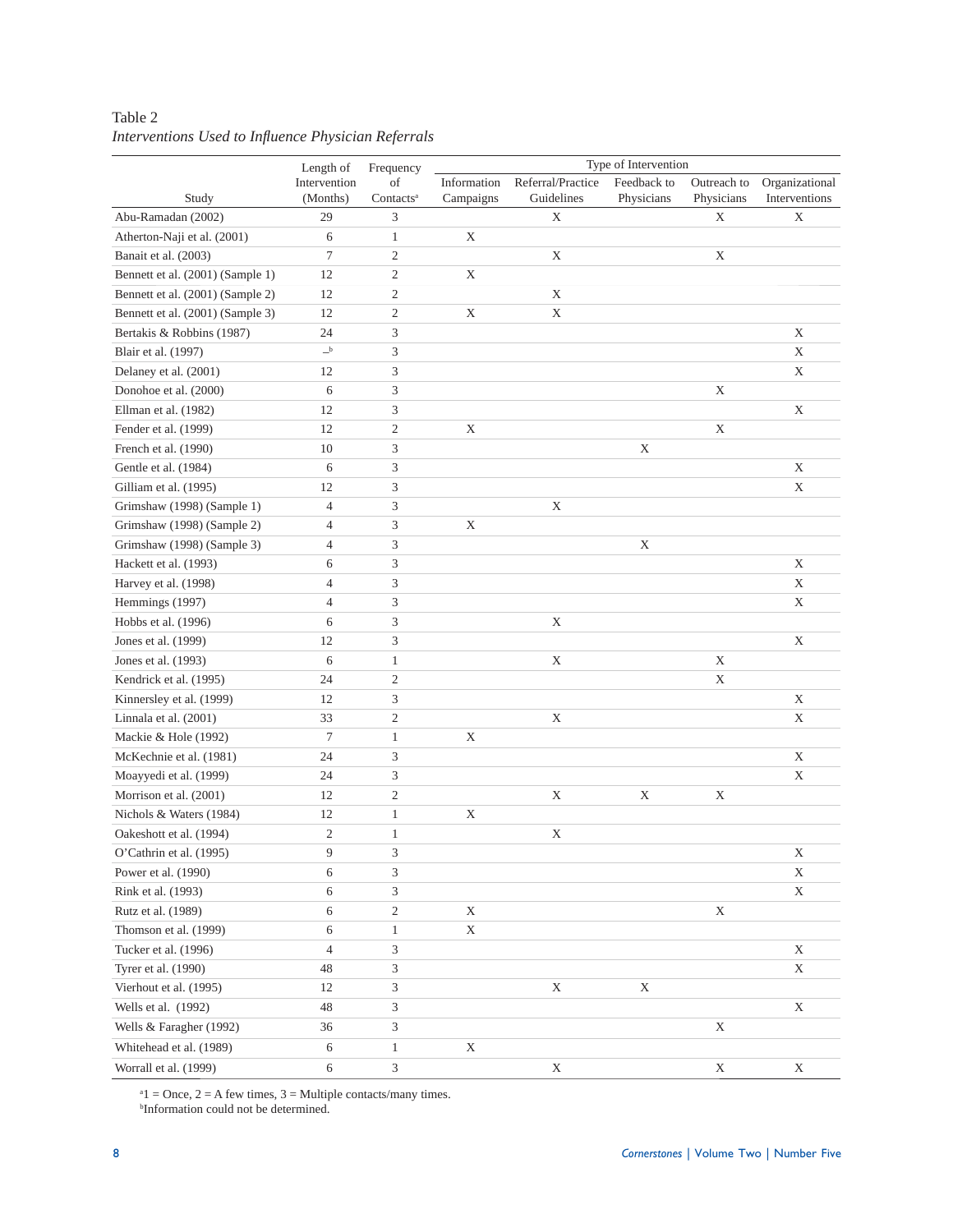| Study                            | Research Design             | Type of Comparison          | <b>Referral Outcome</b> | Percent Difference <sup>a</sup> |
|----------------------------------|-----------------------------|-----------------------------|-------------------------|---------------------------------|
| Abu-Ramadan (2002)               | Interrupted time series     | Pre vs. Post <sup>b</sup>   | Rate                    | $(+35)$                         |
| Atherton-Naji et al. (2001)      | Randomized controlled trial | $E$ vs. $Cc$                | Number                  | $-2$                            |
| Banait et al. (2003)             | Randomized controlled trial | E vs. C                     | Rate                    | $(+35)$                         |
| Bennett et al. (2001) (Sample 1) | Randomized controlled trial | E vs. C                     | Appropriateness         | $(+13)$                         |
| Bennett et al. (2001) (Sample 2) | Randomized controlled trial | E vs. C                     | Appropriateness         | $(+24)$                         |
| Bennett et al. (2001) (Sample 3) | Randomized controlled trial | E vs. C                     | Appropriateness         | $(-50)$                         |
| Bertakis & Robbins (1987)        | Randomized controlled trial | $E1$ vs. $E2$               | Number                  | $(+13)$                         |
| Blair et al. (1997)              | Observational controlled    | E vs. C                     | Odds ratio              | $+56$                           |
| Delaney et al. (2001)            | Randomized controlled trial | E vs. C                     | Rate                    | $+20$                           |
| Donohoe et al. (2000)            | Randomized controlled trial | E vs. C                     | Appropriateness         | $(+12)$                         |
| Ellman et al. (1982)             | Observational controlled    | E vs. C                     | Number                  | $+68$                           |
| Fender et al. (1999)             | Randomized controlled trial | E vs. C                     | Appropriateness         | $-9$                            |
| French et al. (1990)             | Observational controlled    | E vs. C                     | Number                  | (0)                             |
| Gentle et al. (1984)             | Randomized controlled trial | E vs. C                     | Appropriateness         | $+39$                           |
| Gilliam et al. (1995)            | Observational controlled    | E vs. C                     | Rate                    | $(+60)$                         |
| Grimshaw (1998) (Sample 1)       | Controlled clinical trial   | E vs. C                     | Number                  | (0)                             |
| Grimshaw (1998) (Sample 2)       | Controlled clinical trial   | E vs. C                     | Number                  | $(-36)$                         |
| Grimshaw (1998) (Sample 3)       | Controlled clinical trial   | E vs. C                     | Number                  | (0)                             |
| Hackett et al. (1993)            | Observational controlled    | E vs. C                     | Odds ratio              | (0)                             |
| Harvey et al. (1998)             | Randomized controlled trial | E vs. C                     | Number                  | $+14$                           |
| Hemmings (1997)                  | Randomized controlled trial | E vs. C                     | Appropriateness         | $+45$                           |
| Hobbs et al. (1996)              | Controlled before and after | E vs. C                     | Odds ratio              | $+40$                           |
| Jones et al. (1999)              | Randomized controlled trial | E vs. C                     | Number                  | $+13$                           |
| Jones et al. (1993)              | Randomized controlled trial | E vs. C                     | Rate                    | $(+14)$                         |
| Kendrick et al. (1995)           | Randomized controlled trial | E vs. C                     | Number                  | $+26$                           |
| Kinnersley et al. (1999)         | Randomized controlled trial | E vs. C                     | Number                  | $(+10)$                         |
| Linnala et al. $(2001)$          | Controlled clinical trial   | E vs. C                     | Rate                    | $+28$                           |
| Mackie & Hole (1992)             | Interrupted time series     | Pre vs. Post                | Odds ratio              | $+73$                           |
| McKechnie et al. (1981)          | Observational controlled    | E vs. C                     | Rate                    | $+17$                           |
| Moayyedi et al. (1999)           | Interrupted time series     | Pre vs. Post                | Rate                    | $+37$                           |
| Morrison et al. (2001)           | Randomized controlled trial | E vs. C                     | Rate                    | (0)                             |
| Nichols & Waters (1984)          | Interrupted time series     | Pre vs. Post                | Number                  | $(+5)$                          |
| Oakeshott et al. (1994)          | Randomized controlled trial | E vs. C                     | Number                  | $(+18)$                         |
| O'Cathrin et al. (1995)          | Controlled before and after | E vs. C                     | Rate                    | $+17$                           |
| Power et al. (1990)              | Randomized controlled trial | E vs. C                     | Rate                    | $+18$                           |
| Rink et al. (1993)               | Observational controlled    | E vs. C                     | Number                  | $+14$                           |
| Rutz et al. (1989)               | Interrupted time series     | Pre vs. Post                | Number                  | $(+36)$                         |
| Thomas et al. (2003)             | Randomized controlled trial | E vs. C                     | Number                  | (0)                             |
| Thomson et al. (1999)            | Randomized controlled trial | $\mathbf E$ vs. $\mathbf C$ | Number                  | $+2$                            |
| Tucker et al. (1996)             | Randomized controlled trial | $\mathbf E$ vs. $\mathbf C$ | Odds ratio              | $+13$                           |
| Tyrer et al. (1990)              | Controlled before and after | Pre vs. Post                | Number                  | $+16$                           |
| Vierhout et al. (1995)           | Randomized controlled trial | $\mathbf E$ vs. $\mathbf C$ | Rate                    | $+33$                           |
| Wells et al. (1992)              | Controlled before and after | E vs. C                     | Rate                    | $+2$                            |
| Wells & Faragher (1992)          | Interrupted time series     | E vs. C                     | Number                  | $(+75)$                         |
| Whitehead et al. (1989)          | Interrupted time series     | Pre vs. Post                | Number                  | $(+43)$                         |
| Worrall et al. (1999)            | Randomized controlled trial | $\mathbf E$ vs. $\mathbf C$ | Number                  | $+12$                           |

Table 3 *Research Designs, Type of Comparisons, and Estimated Sizes of Effect on the Study Outcomes*

"Numbers in parenthesis are estimated percent differences calculated from information in the Faulkner et al. (2003) and Grimshaw et al. (2005) reports.<br><sup>b</sup>Pre = pre-intervention, Post = post-intervention

 ${}^{b}Pre = pre-intervention, Post = post-intervention.$ <br> ${}^{c}E = experimental group, C = control or comparison group.$